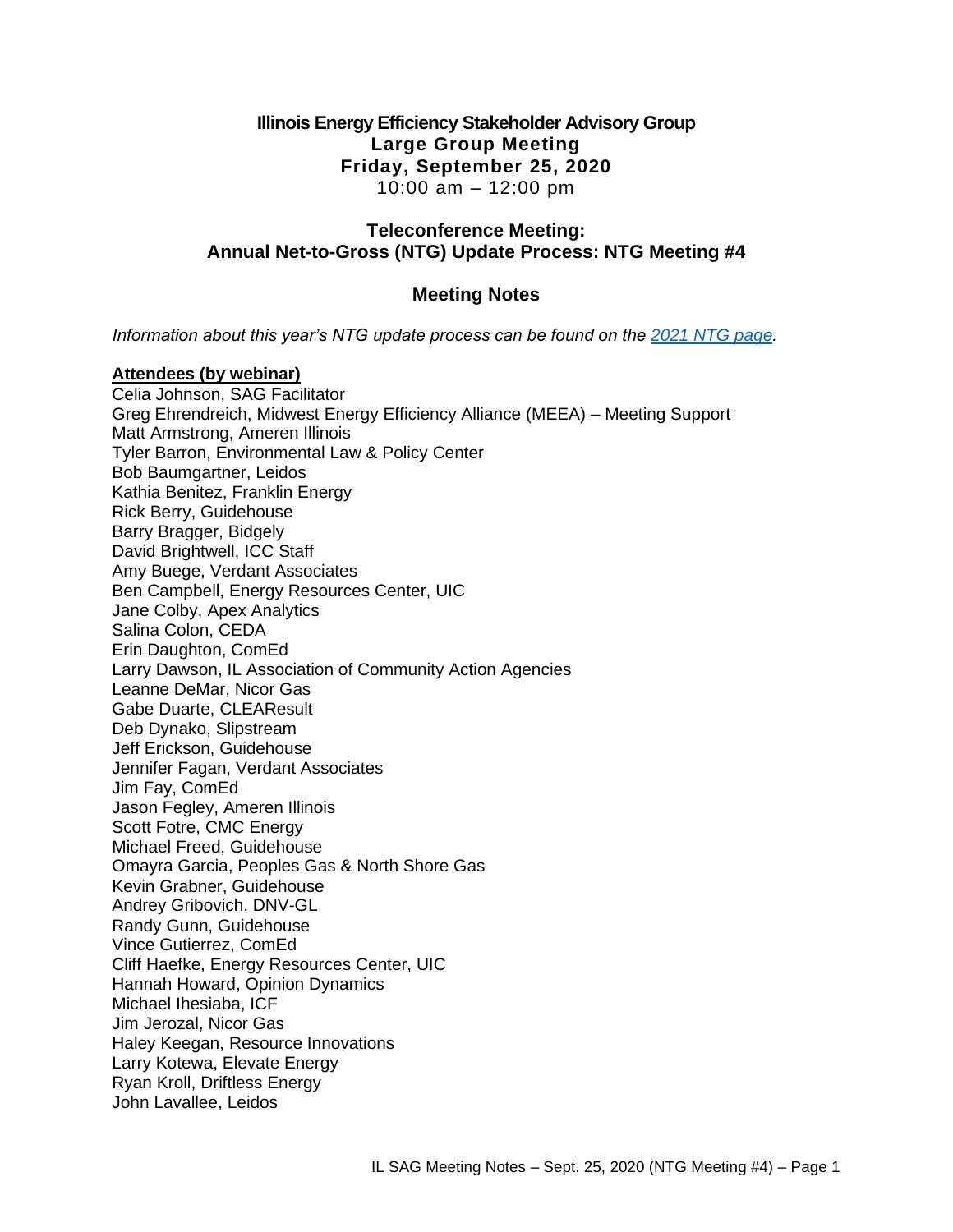Bruce Liu, Nicor Gas Marlon McClinton, Utilivate Nishant Mehta, Guidehouse Cheryl Miller, Ameren Illinois Abigail Miner, IL Attorney General's Office Jennifer Morris, ICC Staff Phil Mosenthal, Optimal Energy, on behalf of IL Attorney General's Office Sharon Mullen, Guidehouse Rob Neumann, Guidehouse Victoria Nielsen, Applied Energy Group Carly Olig, Guidehouse Randy Opdyke, Nicor Gas Christina Pagnusat, Peoples Gas & North Shore Gas Katie Parkinson, Apex Analytics Deb Perry, Ameren Illinois Michael Pittman, Ameren Illinois Adam Roche, Franklin Energy Zach Ross, Opinion Dynamics Kristol Simms, Ameren Illinois Ramandeep Singh, ICF Milos Stefanovic, ComEd Jacob Stoll, ComEd Evan Tincknell, Opinion Dynamics Andy Vaughn, Leidos Chris Vaughn, Nicor Gas Ted Weaver, First Tracks Consulting, on behalf of Nicor Gas Joel McManus, TRC Companies Patricia Plympton, Guidehouse

#### **Meeting Notes**

Follow-up items identified in red.

### **Opening & Introductions**

*Celia Johnson, SAG Facilitator*

**Purpose of Meeting:** To discuss follow-up on evaluator Net-to-Gross (NTG) recommendations for the 2021 program year and finalize consensus resolution on open NTG values.

## **Follow-up on Open NTG Values**

### **ComEd Follow-up on NTG Values**

*Jeff Erickson, Guidehouse*

### **C&I Standard**

- Lighting: We have added 2% spillover since 2018. In first draft, neglected to add that back in. This is error correction to add that 2% NP spillover.
- Non-Lighting: Same add-back as for lighting.
	- o [Erin Daughton] ComEd accepts those values.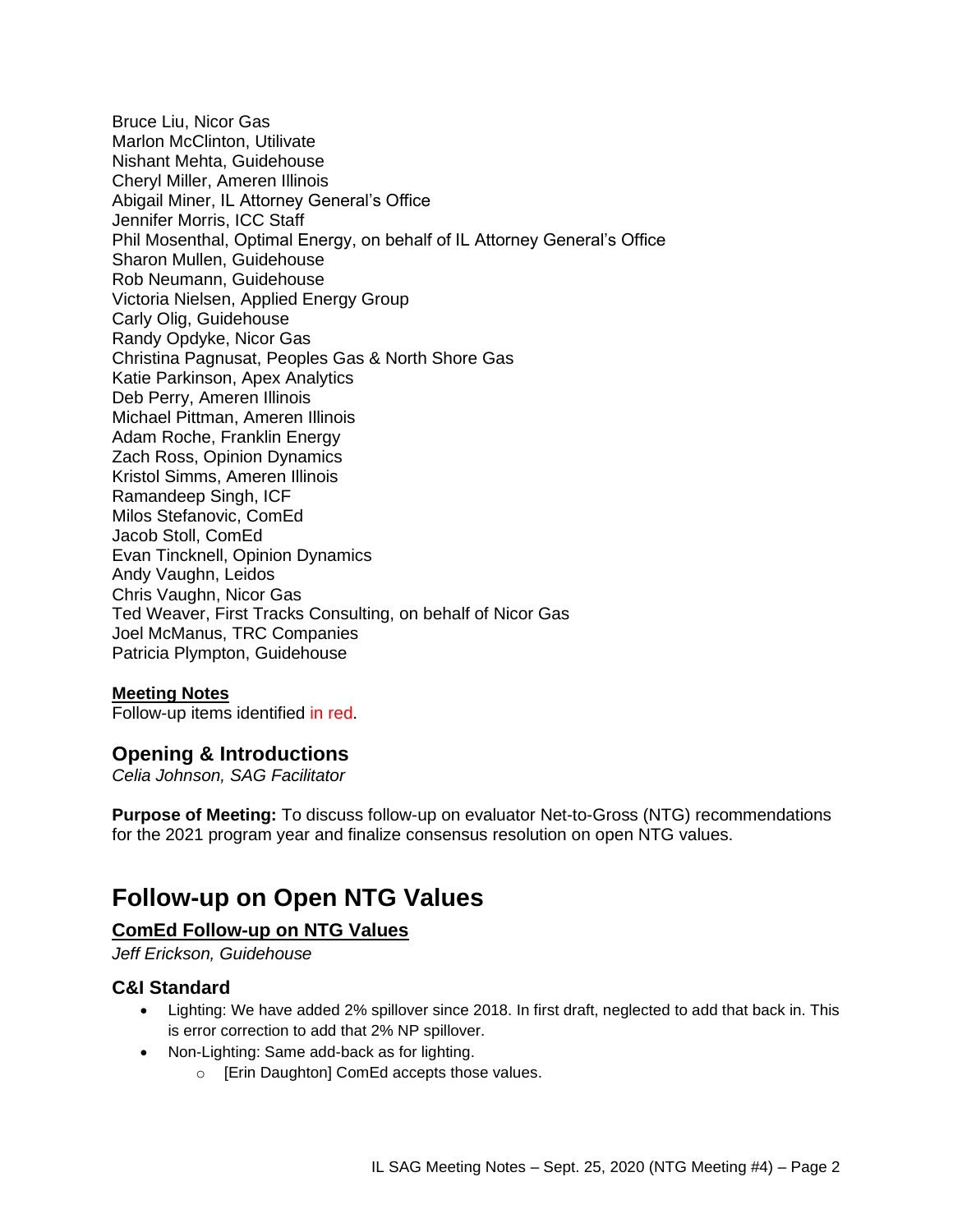### **C&I Custom**

• There were a few issues with the analysis so we looked for an independent evaluation of the analysis. Key changes to the analysis – pull out a large legacy DCEO project that was not, given the management change, no longer appropriate to include. Separated streetlighting – the NTG recommended here is the number that we are using and deemed last year for streetlighting program. Because it is so big and different, ought to be its own row and its own analysis and not mixed with the other custom projects. As a result of those changes, that changed the sample frame and changed the weighting, so fixed that process. Fewer sample points than really comfortable with for defining public and private sector NTG, so also created a combined version that is row 6. All but street lights and data centers. Either need to move forward with 0.51 for this custom or with the public and private numbers but not both.

*[Phil Mosenthal] The 0.51 is a weighted average? If so, I'm fine with that.*

*[A: Yes]*

*[Erin Daughton] ComEd has concerns about the quality of the analysis which is why we asked that it be independently reviewed. That person made several*  recommendations that would require another look at the analysis. We don't know if *the final NTG values out of that revised analysis would be the same as these values.*

*[Jeff Erickson] That is correct. One of the recommendations was re-weighting. We couldn't get that done in time for today's call therefore it is an unknown.*

*[Erin Daughton] Given that these are not 'final' NTG values that Guidehouse is comfortable with and we have a deadline next week, I would like to propose that instead of adopting these values for 2021, we carry over the value from 2020 into next year and do new research next year.*

*[Phil Mosenthal] What is the 2020 NTG value?* 

*[Erin Daughton] It is 0.70.*

*[Phil Mosenthal] I have a concern with that. We try to use new information and we don't have agreement, so it should be the evaluator recommendation that is used.*

*[Erin Daughton] But as Jeff explained, they would need more time to come up with a final recommendation based on the new analysis and we would have to get that done and reviewed by Oct. 1*

*[David Brightwell] Can you explain the criticisms of the evaluation you already performed?*

*[Jeff Erickson] Yes, there are some weighting issues. Small, medium and large projects weighted up to the population, with some errors. When the big projects were removed as previously noted, should have been reweighted to reflect how the projects really were in the sample.*

*[Phil Mosenthal] I thought you said you reweighted it after removing the DCEO project?*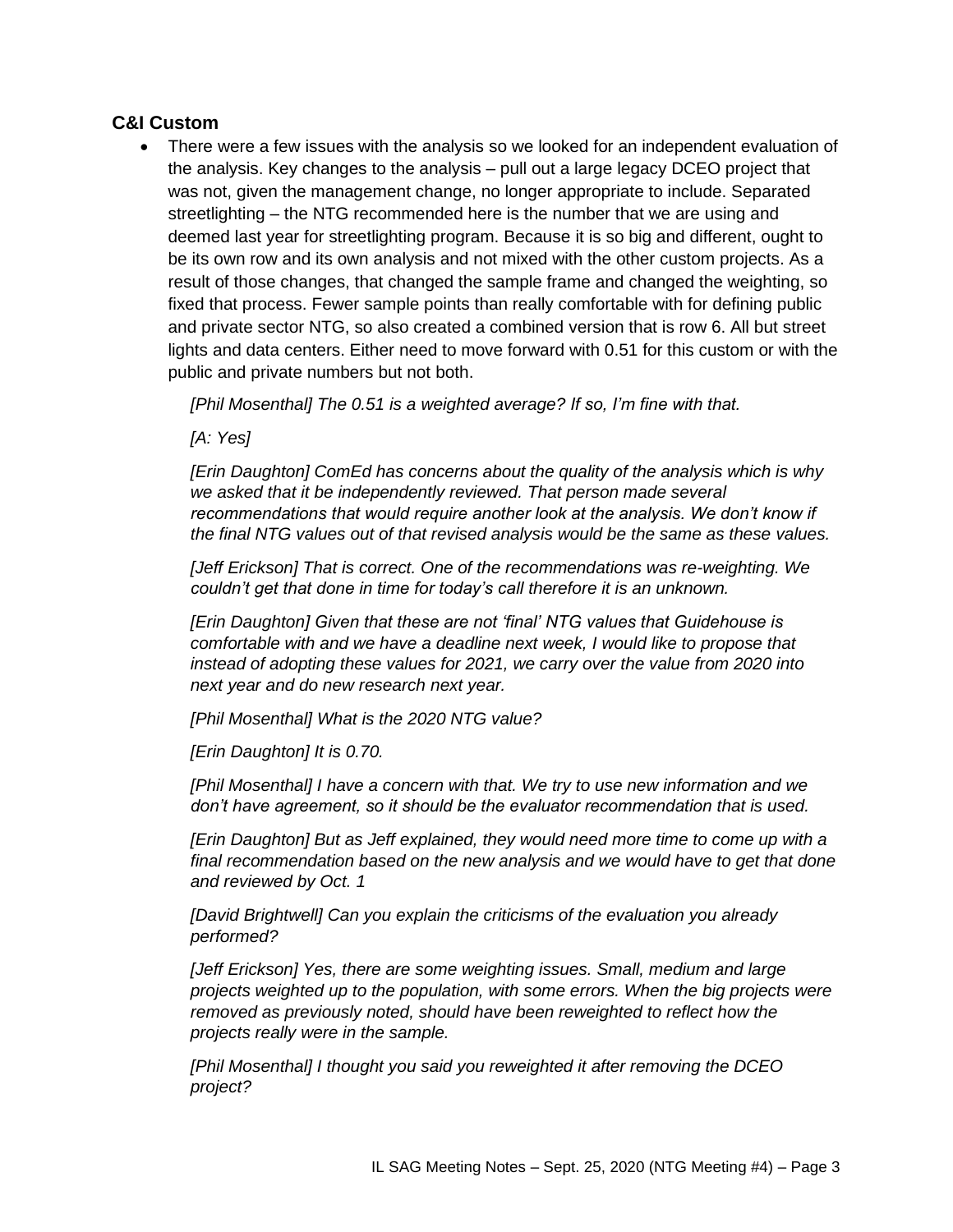*[Jeff Erickson] Yes, using the existing 'buckets' but the recommendation was to rebucket the projects and reweight.*

*[Phil Mosenthal] You just scaled the existing weights up to 100%?*

*[A: Yes]*

*[Jeff Erickson] The new analysis would take a few days and we would need to have another discussion/provide time for review.*

*[Jennifer Morris] For Ameren IL, we already agreed to use values from an analysis that hasn't been performed yet, there could still be time to make sure the recalculation is accurate and use that value for 2021 similar to that agreement.*

*[Erin Daughton] Ameren doesn't have a value but there is an agreement to use the value that is developed?*

*[Jennifer Morris] Yes, Midstream Lighting seemed pretty high and Ameren and eval team agreed to move up some research and use the value that comes out of that, to be completed before end of year. The historical value here seems very different from these interim results and we could presumably get a better value this year if we just allowed the evaluators a little more time.*

*[Erin Daughton] Would the additional time allow ComEd to review and comment?*

*[Jennifer] Yes, that's what's going to happen on the Ameren side as well.*

*[Jeff Erickson] Are you suggesting we TBD this even as of Oct 1?*

*[Zach Ross] Yes, it is TBD for Midstream Lighting for Ameren and my feeling is that we have reached consensus that the updated value will be used from the research even though the output isn't available yet.*

*[Erin Daughton] I think that we would be comfortable with a final draft based on the feedback, assuming everything in the findings memo can be addressed. We are concerned there are very few unique projects that made up the poll. Not sure that can be remedied this late in the game.*

*[Jeff Erickson] There is no time to add samples to the process. That would require surveying more people.*

*[Jennifer Morris] How is it that on the Ameren side they can do a whole new analysis before the end of the year and we can't do that to just add a few more surveys for ComEd?*

*[Jeff Erickson] The Ameren research has been in process for a while. We would have to spin it up and do more sampling.*

*[Zach Ross] We will be sharing our draft survey instrument with Ameren next week and we have a sample under development. The research doesn't require a stratified sample and we are confident we could do it in 1.5 months.*

*[Phil Mosenthal] In this case isn't it just picking more customers to call?*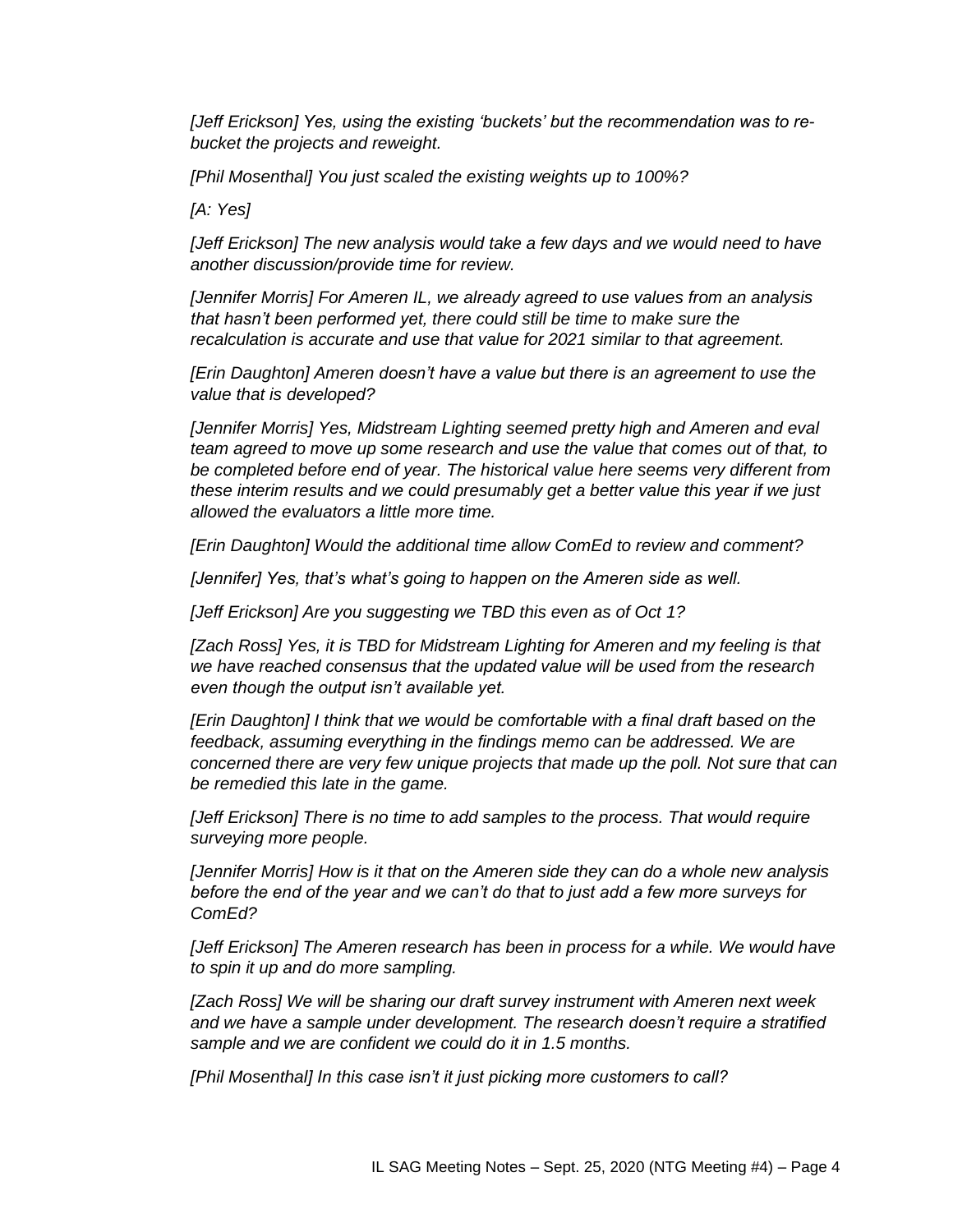*[Jennifer Fagan] I think that as long as we can reach people, we can add some sample points and re-stratify with those large projects taken out, redraw the strata boundaries and add additional sample to fill in. We are in a pandemic and so a challenge with this is stopping the dialing process in mid-April when we were told to stop. We can do our best to add some more sample points. The large projects taken out, so our stratum 1 will have more in it because the boundary will be lower.* 

*[Phil Mosenthal] Given that you lost all the large projects it would be good to sample more large customers.*

*[Jennifer Fagan] And those were all public sector which has an impact as well.*

*[Q:] What caused you to lose all the large projects? Was it a change from not being part of the program?*

*[Jennifer Fagan] They are included in our historical reporting but removed from the deeming process because it is a legacy DCEO project and not valid for the future*

*[David Brightwell] If you don't have those large projects, do you really need stratified sampling? If you can't get a larger sample size, can you still make inferences whether you have appropriate NTG based on confidence intervals?*

*[Jennifer Fagan] Yes. It's when we parse things by segments, we get nervous about those results, but we can pick projects to fill up those segments.*

*[David Brightwell] If you can't get any more samples, can you still have an estimate that "X" and ComEd feels the default of 0.8 is better but that isn't in the confidence interval, does that provide evidence that 0.8 isn't appropriate and this is still a better estimate?*

*[Jennifer Fagan] What we have now for Row 6 where we have removed those big projects, yes. Removal has a big impact on the precision and confidence interval. We can definitely give an answer on that.*

*[Erin Daughton] Would it be possible in getting additional projects to make sure they are unique projects and not other phases of the same customer?*

*[Jennifer Fagan] Yes. It's a complex issue. We're not deliberately selecting, it's just*  random sample and that's what ends up in our sample. At the program level. The *private/public demarcation is since FEJA and is new.*

*[Erin Daughton] We've been discussing that internally. Since FEJA and we had those legacy DCEO projects didn't make sense going forward. That's the last one, I think. If that's the case, then we just need a single custom NTG going forward I think.*

*[Jennifer Fagan] We can maybe redraw the size boundaries if that is worth doing and then pull in additional sample, you are okay with a single set of values without private/public?*

*[Erin Daughton] Yes, it doesn't make sense to differentiate going forward.*

*[Jennifer Morris] Do you provide the same incentives for public/private?*

*[Erin Daughton] Andrey- I think that is correct, can you confirm?*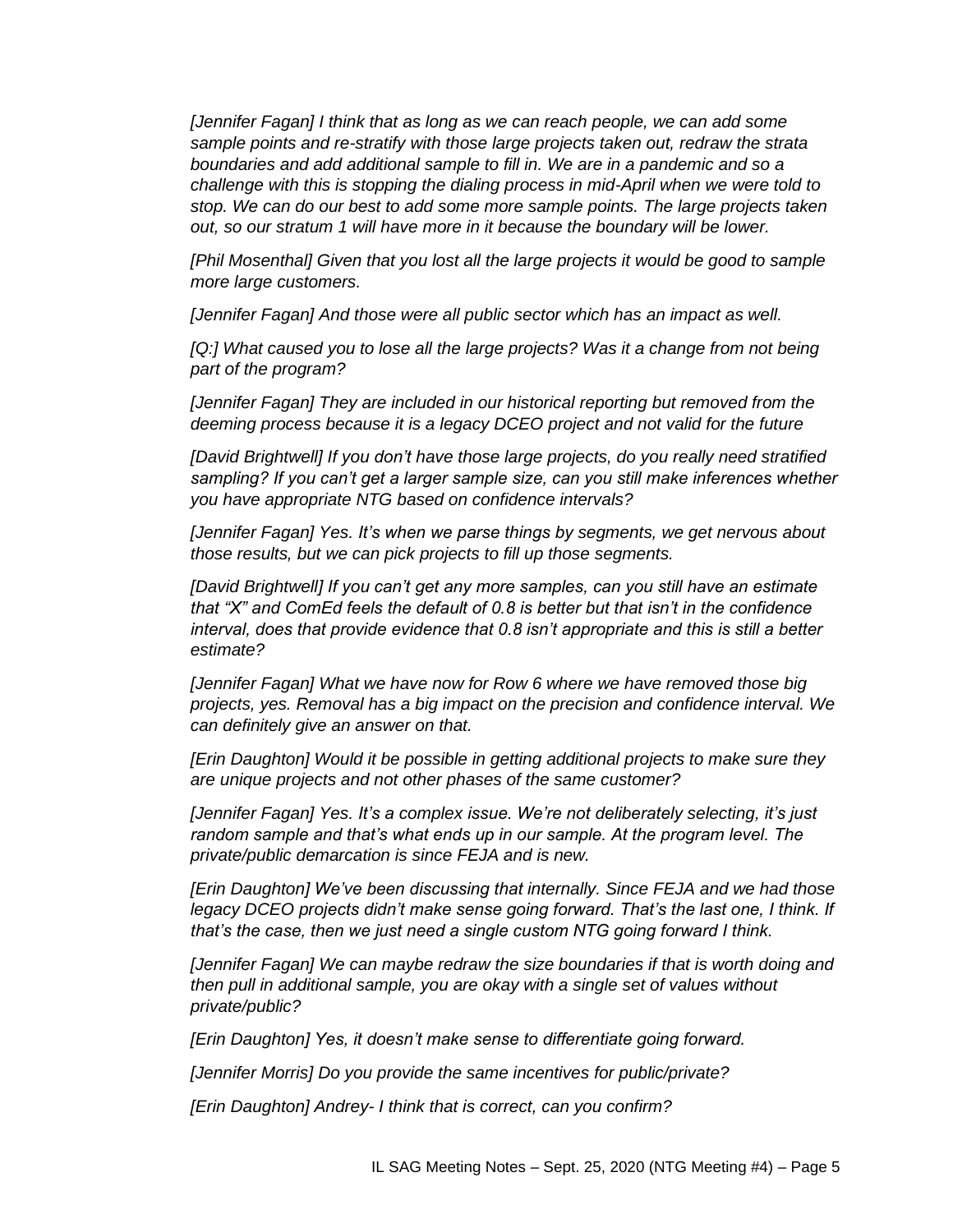[Andrey Gribovich] Yes, we treat it the same. There are some wastewater treatment *incentives available but for very specific projects.*

*[Erin Daughton] That's the only time there is a difference between public and private incentives.*

*[Andrey Gribovich] Yes because those are mostly public. But it's for very specific projects. There has not been large participation this year. Mostly it was old DCEO projects. Those do tend to be large because it is a large upgrade to their aeration system with dissolved oxygen controls.* 

*[Jennifer Fagan] What would be the rough timeframe? Would we have until Dec. 1, or what would be reasonable?*

*[Jennifer Morris] I think that would be reasonable.*

*[Jennifer Fagan] We have email addresses generally from ComEd and will ask for where we don't have them since people are not answering work phone numbers. We will work with Erin on helping with recruiting if we need it.*

*[Erin Daughton] Once you have selected projects, we will want to notify them you will be contacting them.*

*[Jennifer Fagan ] When our NTG sample is selected, we try to nest it inside the gross*  sample and that's what we'll try to do here. Sometimes there is a refusal. We'll *probably start with that and see how close we can get.*

*[Celia Johnson] Is this for all custom NTG values?*

*[Jeff Erickson] I think Row 6, and drop 7-8 from consideration.*

*[Phil Mosenthal] It's really just a weighted average of 7-8.*

*[Jennifer Morris] Data centers is still separate?*

*[A: Yes]*

*[Erin Daughton] I need to follow-up with the ComEd team before confirming we are comfortable with this follow-up. There are some concerns that if we wait until December 1 it might be a challenge for planning.*

*[Jennifer Fagan] We will try to get results to you as early as we can. Maybe Nov 1 would work. We would need to be successful at reaching people. The whole review process would have to committed to being thorough and efficient.* 

*[Celia Johnson] Are there any remaining questions or concerns about ComEd NTG values (except for advanced t-stats and air sealing, which will be discussed at the end of the meeting)?*

*[No comments or questions]*

*[Andy Vaughn] I want to comment on Ameren agreeing on the midstream approach, I don't think it is a good precedent to set to establish NTG values after the Oct 1 deadline. It's going to put stress on the planning process. It's a bad precedent to set to have values that aren't updated in the current timeframe.*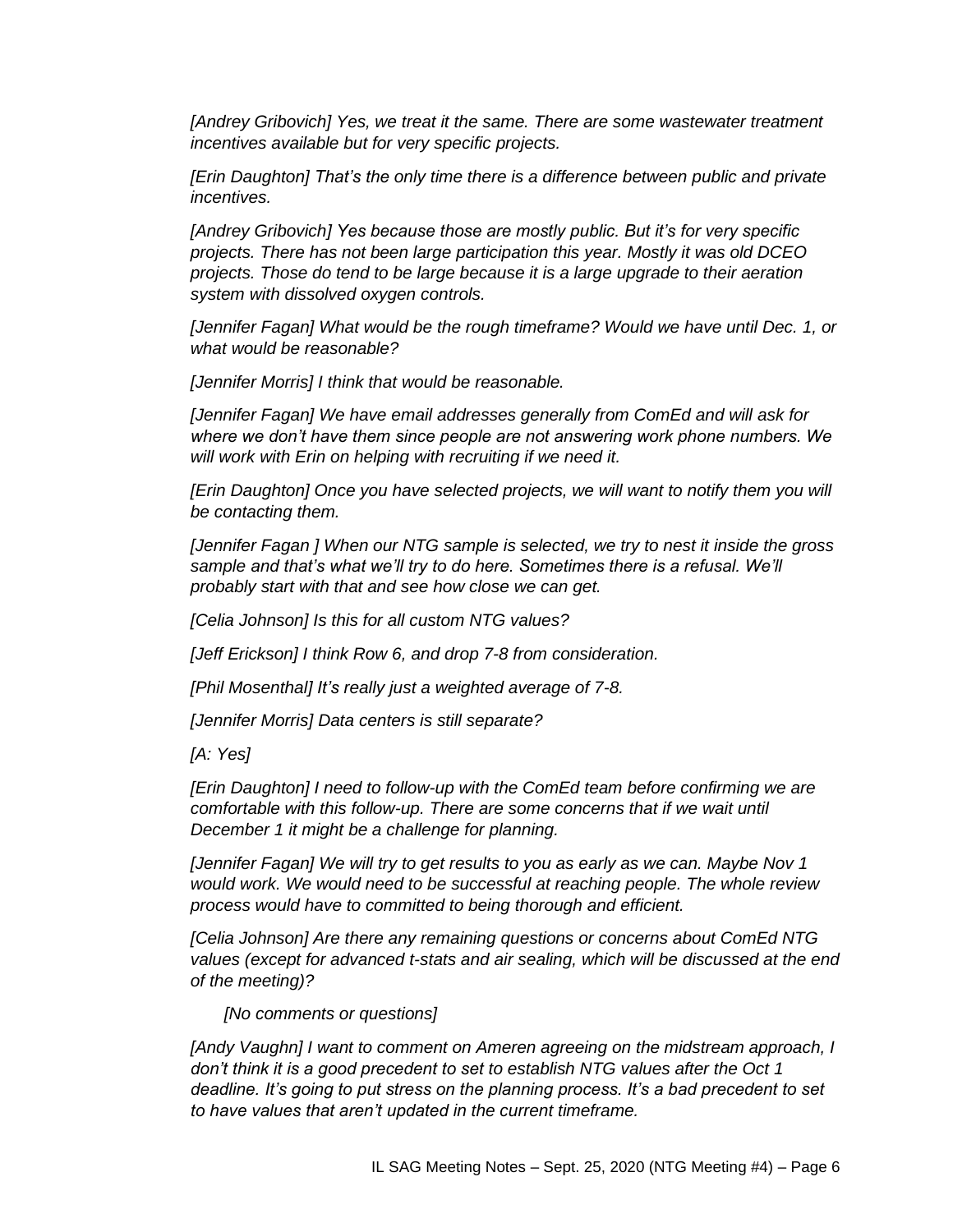*[Jeff Erickson] Completely agree.*

*[Zach Ross] Agree very much as well.*

*[Jennifer Morris] I understand, we can pay closer attention when we do annual evaluation planning process to prioritize the uncertain NTG values earlier in the year with a focused effort to avoid this in the future.*

### **Ameren Illinois NTG Follow-up**

*Zach Ross, Opinion Dynamics*

- Core standard, SBDI, SM refrigeration ICC Staff raised a question about this research in meeting #3. We are still in the field and haven't completed analysis. We will discuss researched values in next year's NTG process.
	- o [Jennifer Morris] Ok with evaluator values for now.
- Appliance values for retail products initial recommendation based on quick turnaround research from earlier this year. Discussed with Ameren. We have some concerns about applicability to 2021. Research showed very high free-ridership for fridge, freezer, washer, dryer. Standard program similar to ComEd with very different results. Probably these results have substantial COVID-related effects in them – supply chain, implementation, etc. Recommend a deferred update to next year with additional data collection and maintain the 2020 recommendations based on very recent ComEd research.
	- o [No comments or questions]
- The other outstanding non thermostat or air sealing item is Residential HVAC. Memo is finalized now and those values are what we are recommending. In consensus with Ameren on those. Minor tweaks to spillover.
	- $\circ$  [Phil Mosenthal] That was rows 73-74? I'm fine with that.
- [Celia Johnson] Are there any remaining questions or concerns about Ameren Illinois NTG values (except for advanced t-stats and air sealing, which will be discussed at the end of the meeting)?
	- o [No comments or questions]

### **Nicor Gas and PG & NSG NTG Follow-up**

*Kevin Grabner, Guidehouse*

- No updates to Nicor Gas, Peoples Gas & North Shore Gas NTG values since NTG meeting #3, except for advanced t-stats and air sealing.
- [Celia Johnson] Are there any remaining questions or concerns about Nicor Gas, Peoples Gas & North Shore Gas NTG values (except for advanced t-stats and air sealing, which will be discussed at the end of the meeting)?
	- o [No comments or questions]

### **Advanced Thermostat and Air Sealing NTG Follow-up**

*Joint Presentation from Guidehouse and Opinion Dynamics Zach Ross, Opinion Dynamics*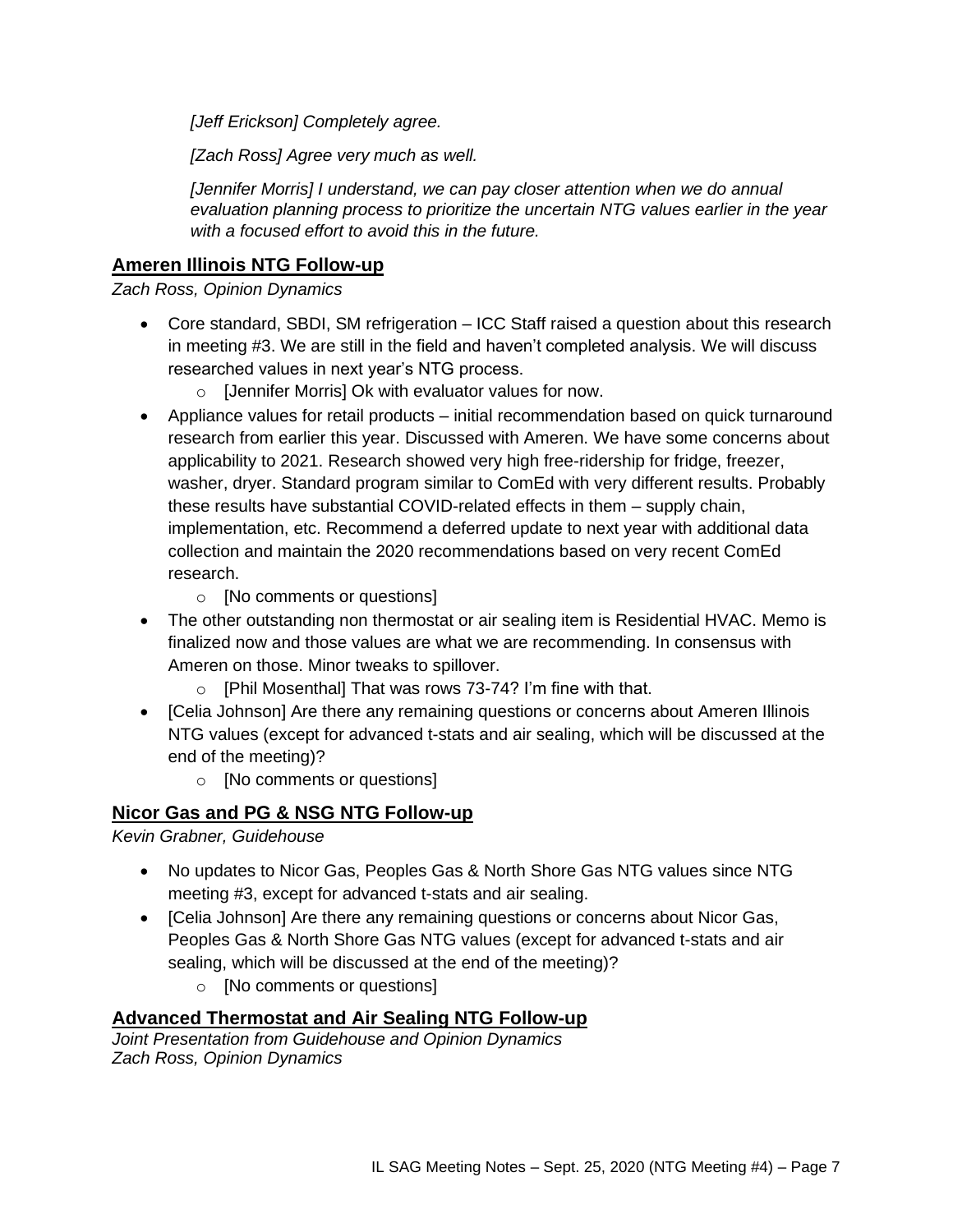• These items, with one exception, are all interrelated. Please understand that we have tried to be consistent in our recommendations on how to treat these measures. We will present our best recommendations and we are open to discussion.

### **Residential Cooling**

• We think everyone should be on consensus on these. Characterized in TRM 9 based on econometric study and E-STAR analysis. "Quasi-experimental design" makes these gross with respect to free-ridership but should capture participant spillover. We have to make an adjustment for free ridership and could adjust for NP spillover.

### **Residential Heating**

• Both electric and gas heating impacts are based on a 2015 Navigant study with matching to non-participants instead of future participants like cooling. This is "somewhere between" net and gross. Net for participant spillover, gross for NP spillover. No way we can empirically identify the basis for which free-ridership is incorporated.

### **Residential Advanced Thermostat Cooling Recommendation**

• We recommend using the default NTG (0.8). There is some recent research and secondary research but we don't think those values are perfect. The programs have changed. We think the Policy Manual default is more appropriate. We have directional evidence it is in the right ballpark. We will commit to doing research in 2021 to update this assumption.

### **Residential Advanced Thermostat Heating Recommendation**

• We recommend 0.9 for market rate and 1.0 for low income. This recommendation is based on evaluator judgment, not data-driven. We do not think this value should be precedent. Needs more discussion next year. This is an acceptable compromise we think.

#### *[Jennifer Morris] Can you walk through the 0.9 calculation?*

*[Zach Ross] 0.9 is essentially a midpoint of free ridership based on free ridership from SAG default value. Essentially the midpoint between no free ridership and that value. If we land somewhere between those we are in the ballpark.*

*[Jennifer Morris] Programs have significantly changed since 2018 – are cheaper thermostats being incented?*

*[Zach Ross] Yes, in 2018 when we did the research, they were primarily Nest and Ecobee with a substantial incentive but a high end-user cost still. As of now, they are incenting a lot of other thermostats including Emerson, Honeywell, Green Light with a much lower participant cost. I believe that will change customer decision making and don't think that 2018 value will be applicable.*

*[Phil Mosenthal] Are the Nest and Ecobee still a significant portion?*

*[Zach] I don't know. There is a substantial number of non-Next/Ecobee that we have seen in 2020.* 

*[Phil Mosenthal] And is the rebate less?*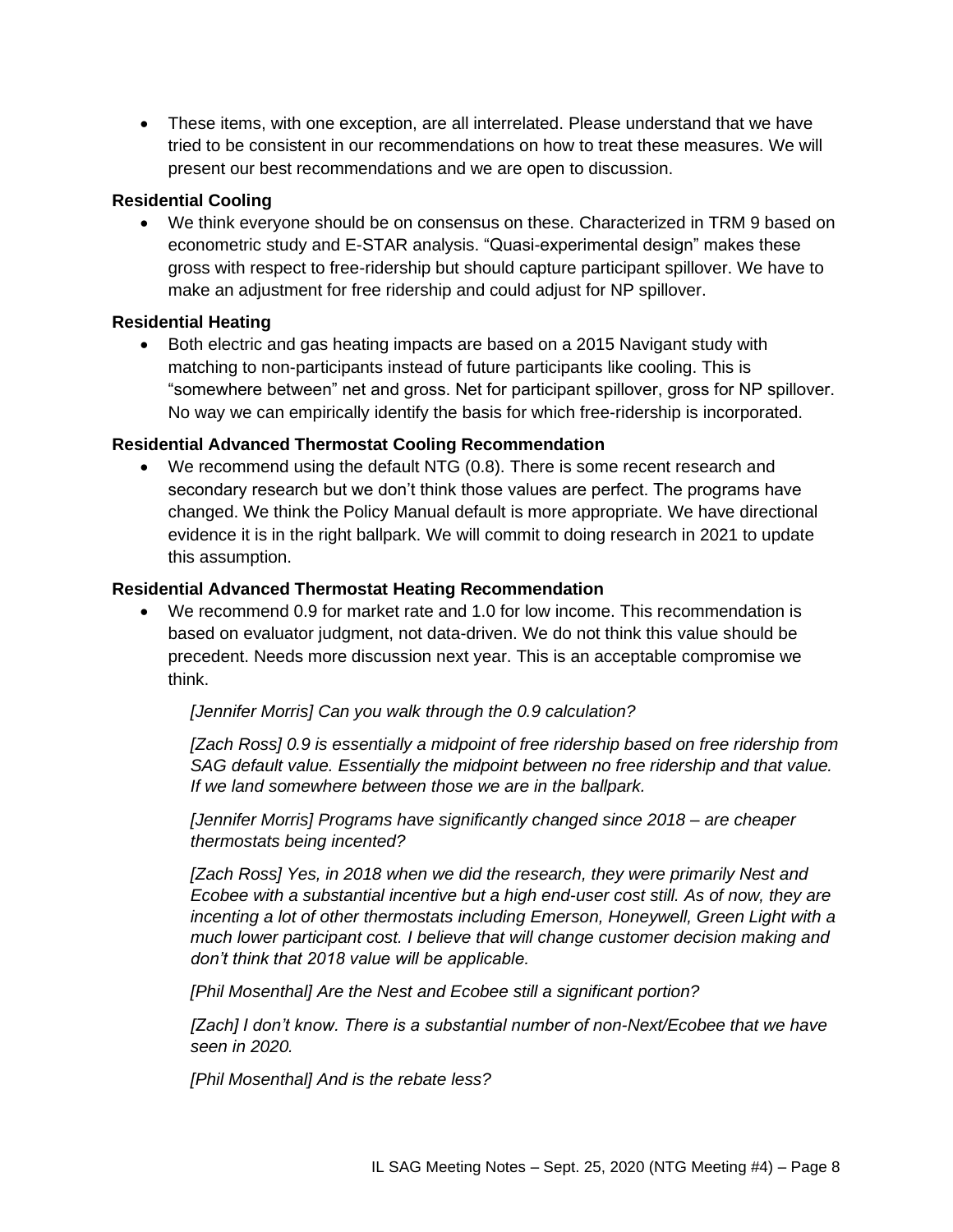*[Zach] I don't think so. The end cost to the user is lower but I think the rebate remains the same.*

*[Phil Mosenthal] We did a weighted average on the TRM to adjust for thermostats. Thought 80% were Ecobee and Nest.*

*[Kristol Simms] There are new, more cost-competitive products from Nest and Ecobee as well.*

*[Cheryl Miller] I don't have the actual numbers but I know from looking at the data weekly, Ameren is incenting a lot of manufacturers. All Energy Star t-stats. Some have multiple models. Google has a few. Honeywell has 4-5 of them. Manufacturer incentives coupled with our incentives can make it very affordable for the customer. Manufacturer incentives vary throughout the year. The total customer incentive fluctuates.*

*[Kristol Simms] I don't believe 80% of them are at that \$250 value point anymore.*

*[Cheryl Miller] Yes, and over two years the costs for those models has come down substantially.*

*[Zach Ross] That's why we think the cooling side default value is more appropriate and we can use 2021 research going forward.*

*[Carly Olig] The TRM default is meant to capture all the components of NTG and not just free ridership. There is NP spillover not being captured.*

*[Ted Weaver] This is complicated and hard to keep track of. I think that you are saying that under certain conditions it could be gross and in others it could be net, so you have picked something halfway between. In what conditions would it be closer to 1 and in what conditions closer to 0.8?*

*[Carly Olig] The bounds on this are the other types of consumption data analysis. (ref slide #14). RCT gets closer to 1. Future participants, most people didn't have one before they got a rebate, most aren't replacing them yet. In that case the matched group has no smart thermostats and capturing the whole savings compared to no adoption and no free-ridership so that's gross. Matching to non-random, nonparticipants, there are selection biases in who chooses to by a thermostat. In assessing that, surveys of NP group, specific matched NPs, to find out what type of thermostat they have – we could add that to future research. That isn't in the studies that have been done. Doing that retrospectively would not be productive research. We have very little information other than trying to guess the naturally occurring free ridership which is the problem.*

*[Ted Weaver] So it's all about the control group. If the control group has no smart thermostats then it is gross. If the control group has the same adoption rate as the treatment group then it is net. (A: Yes) And you have no idea, so you are picking a number in the middle.*

*[Carly Olig] We are saying it is somewhere in between and rather than picking gross as 0.8 or the values that we do have, or picking 1.0 which is fully net, so we are saying the midpoint avoids being too conservative or generous in the estimation.*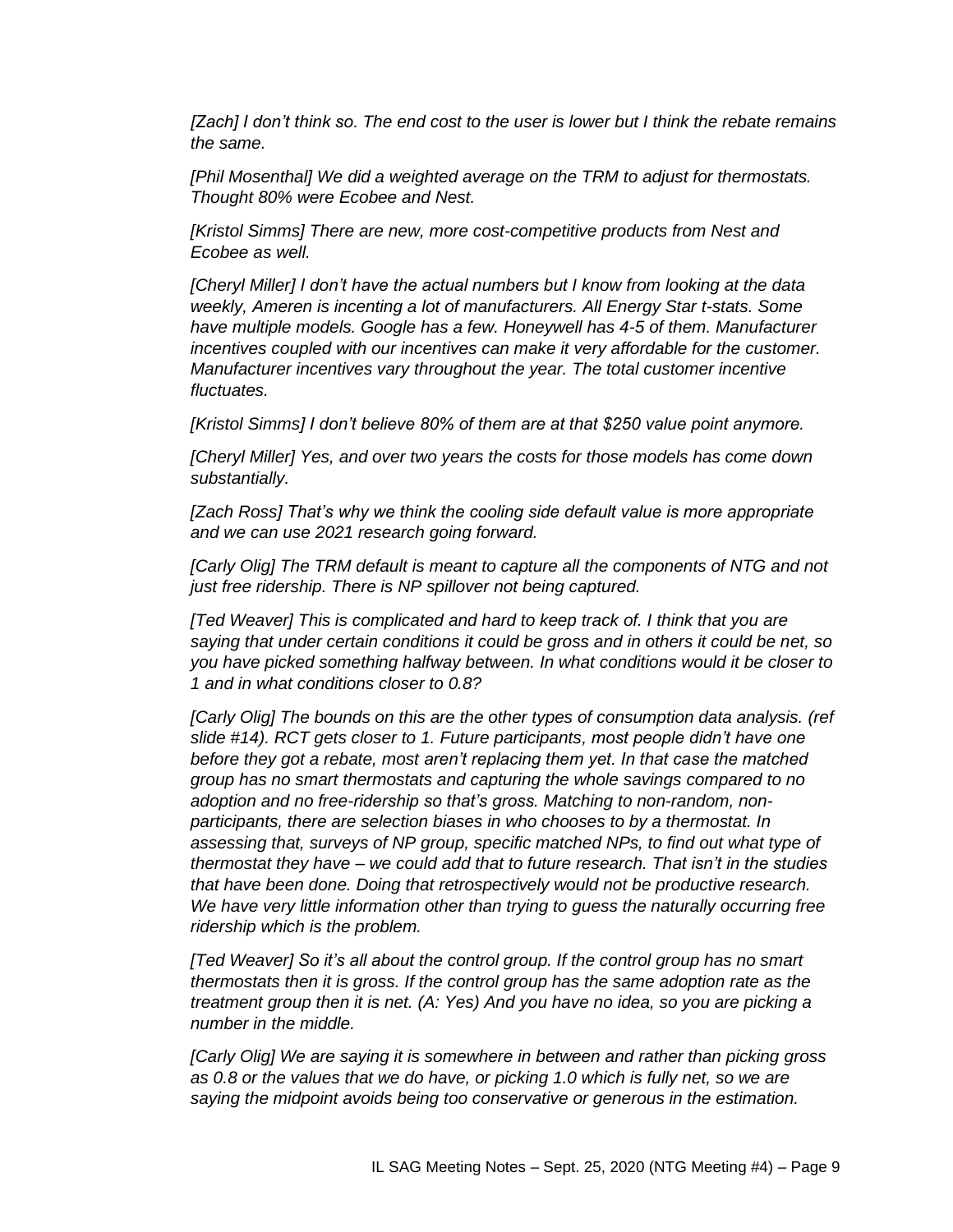*[Zach Ross] That's where we ended up landing. The goal of the TRM isn't to provide a conservative estimate, but one that is defensible in either direction. But to be very clear this is based on judgement, not data.*

*[Kevin Grabner] Zach do you want to mention the thermostat optimization component from TRM 9 – it has the same partial free-ridership issue.*

*[Zach Ross] Yes, thank you. What Kevin is referencing is that when we say that heating savings were characterized using the 2015 Navigant study, that is also with the adjustments that we have made. Optimization has the same set of issues and treating it the same is reasonable.*

#### **Non-Residential Cooling**

• Essentially, the challenge is that these are all in the same buckets as on the res side. Same caveats apply. The recommended value is somewhere in the middle with respect to free ridership.

#### **Non-Residential Heating**

• One step further away – uses 2015 study from res side as a proxy because we have no specific study. Same caveats apply.

#### **Non-Residential Thermostat NTG Recommendations**

• We have up-to-date research that represents the current programs. But we have no data driven basis to determine the degree of free ridership. Will show the Ameren Illinois spreadsheet. Using approach that uses 50% of our researched free-ridership value. We are suggesting we can compute an NTG ratio taking half of researched free ridership plus PN spillover.

*[Ted Weaver] That's measure-specific free ridership?*

*[Zach Ross] Program-specific free ridership for Ameren, and we are recommending we pull half of the free ridership out essentially to account for the effect we have been discussing. Recommend 88% NTG.*

*[Ted Weaver] So very close to the same 90% but more precise because you do have a number to base it on.*

*[Zach Ross] Yes, we are using an actual researched free ridership value. That applies to both heating and cooling recommendations for Non-Res Adv. Thermostats.*

*[Phil Mosenthal] I think what you described for standard makes sense and I'm fine with that. Wondering if the midstream instant incentives would be similar or the same as retail products and why wouldn't we adopt that there?*

*[Zach Ross] Residential vs non-residential.*

*[Phil Mosenthal] Okay, that makes sense.* 

*[Jeff Erickson] For ComEd we could consider that we could add a number for the specific product but for the moment it just gets the program level NTG that all measures in the program get.*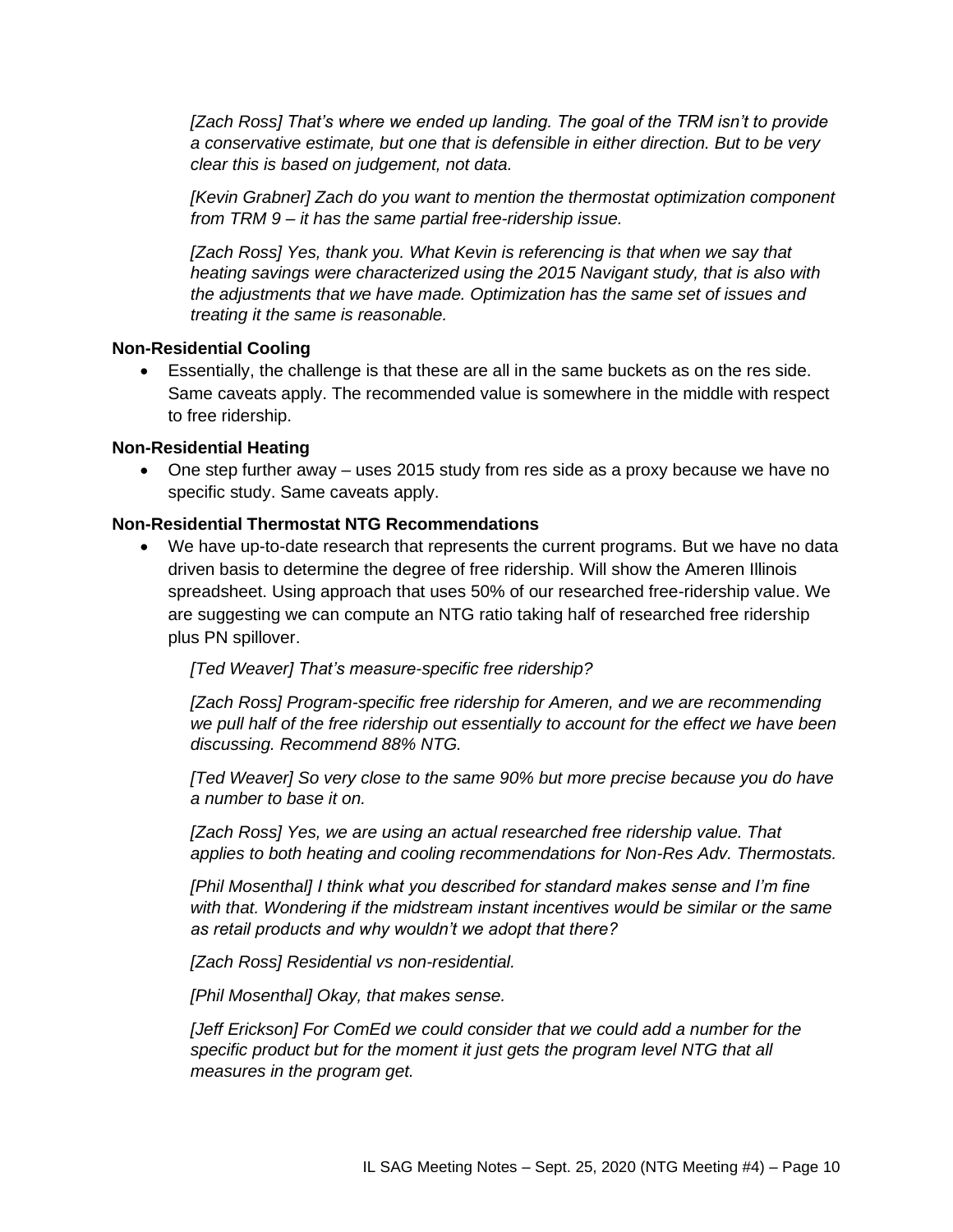### **Air Sealing**

This is the most complex one of these topics. Savings are characterized from engineering algorithm to generate gross, plus a consumption analysis factor from a 2018 study. Accounts for insulation and air sealing interactive effects ignored by the engineering algorithms. It is again between net and gross for free ridership, and net for participant spillover and gross for NP spillover. Where adjustment factor applies (market rate air sealing installed at the same time as insulation) we recommend the same approach as for non-res adv. Thermostats- take half of researched free ridership and add NP spillover.

*[Phil Mosenthal] That seems reasonable.*

*[Zach Ross] In previous TRM, there was an assumption that all consumption analysis was net to free ridership. There is a term called "IENetCorrection" that is there to undo the adjustment factor for IQ participants where SAG agrees no NTG adjustment should be made. So you add back in 10% for IQ participants. That assumes that savings adjustment factors have an NTG of about 0.9 built in. Could do a utilityspecific table in the TRM to align it perfectly, but we don't think there is a TRM change needed. This adjustment is, we think, very close to what we would need to make.*

*[Phil Mosenthal] You are referring to IQ?* 

*[Zach Ross] Again, there is an adjustment factor for cases with air sealing and insulation together. The engineering overstates savings because they don't capture interactive affects. So, we use the adjustment factor to calculate that away. But for IQ there is some NTG already incorporated into that, so there is this undo adjustment*  factor for IQ. We think the magnitude of that, to our best judgment, is about the *degree of free ridership captured in the adjustment factor and we don't think changes are necessary.*

*[Jennifer Morris] Isn't this just a TRM issue for that cycle?*

*[Zach Ross] Yes but we wanted to mention it because it is connected to these. We wanted to show we aren't being inconsistent here and there won't be an errata or anything necessary.*

*[Jeff Erickson] So spreadsheets aren't showing this?*

*[Zach Ross] The only change for this actually occurs for Ameren Illinois – others already reflected this.*

*[Vince Gutierrez] Are we saying that for ComEd, there is no change to our previous understanding?*

*[Jeff Erickson] That is correct – for income eligible nothing is changing.*

*[Jennifer Morris] Thanks to the evaluators for this clear presentation and methodology – I have no objections.*

*[Kristol Simms] Ameren has no objections.*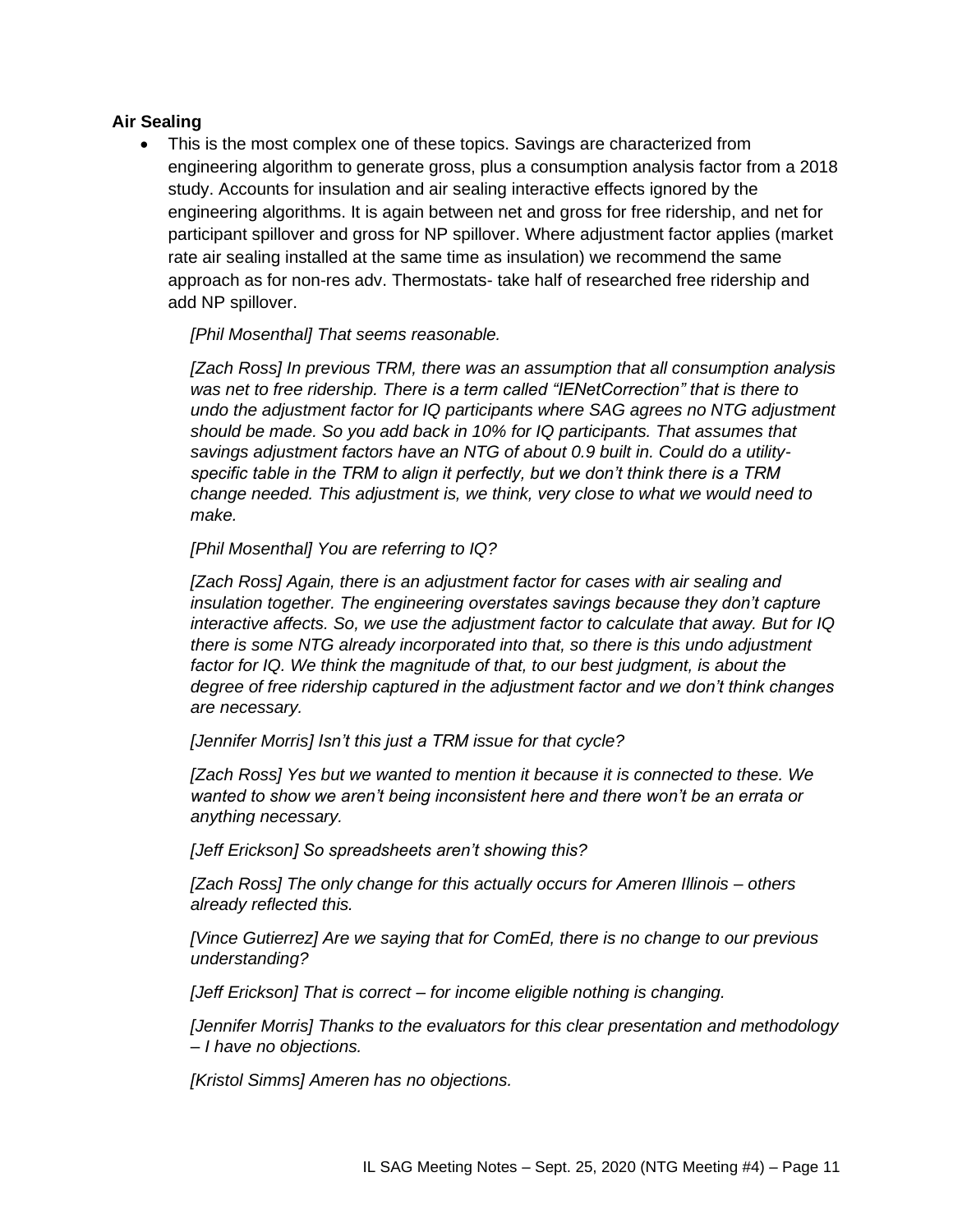*[Jeff Erickson] ComEd spreadsheet if you are looking at it does not show these changes yet.*

*[Zach Ross] Ameren spreadsheet does capture the changes already.*

*[Jennifer Morris] Clarification on ComEd, you said you use the program NTG rather than product specific, so you would just take that program level one and 50% of that?*

*[Jeff Erickson] On Residential side would do residential thermostats, would do as we*  talked about here for cooling and heating as Zach described. We asked ComEd if *they can track that separately.* 

*[Jennifer Morris] Initially evaluation team had recommended that Ameren Missouri study, is there concern with that value now or do you think default would be better?*

*[Jeff Erickson] We would toss out that Ameren Missouri number and use the values we are talking about here. And that would hold on the ComEd side.*

*[Jennifer Morris] When we were initially discussing, there was some concern for contractor-driven programs. Are you saying 0.8 would be used for all those types of programs?* 

*[Zach Ross] For two Ameren adv thermostat market rate programs – recommend values from today for both of those. For IQ recommend 1.0.* 

*[Jeff Erickson] For ComEd there are three programs that use thermostats and we would use these for all those programs. 0.8 for cooling and 0.9 for heating.*

*[Phil Mosenthal] IL AG is in agreement on this. One question that I think you implied – we talked about it in the context of Ameren's spreadsheet but I assume that applies to all the utilities?* 

*[A: Yes]*

*[Kevin Grabner] The gas utility spreadsheets have been updated. Air sealing with attic insulation came out at NTG of 0.88 for air sealing and 0.89 for the insulation component. Spreadsheet shows why there is a slight difference there. Small business thermostats is 0.91 for adv thermostat. For C&I program thermostats is 0.92. [Etc. Reading out spreadsheet values for measures for each of the gas utilities.] That reflects the 50% of free-ridership plus NP spillover.*

*[Jeff Erickson] Same numbers for ComEd.*

*[Zach Ross] To follow-up on a previous question, we looked at rebate data for Ameren. Nearly 90% of thermostats are not Nest or Ecobee in 2020. This year 89% is not those two. Program has shifted very heavily toward lower cost adv thermostats.*

*[Jeff Erickson] For business thermostats for ComEd, we apply a single NTG value for the programs because we don't have measure specific NTG for the other measures. We could add a thermostat number that is in there and then everything else could get the program number, curious to see what people think of that. We would not be using the thermostat NTG that Ameren uses because we would be using the program level.*